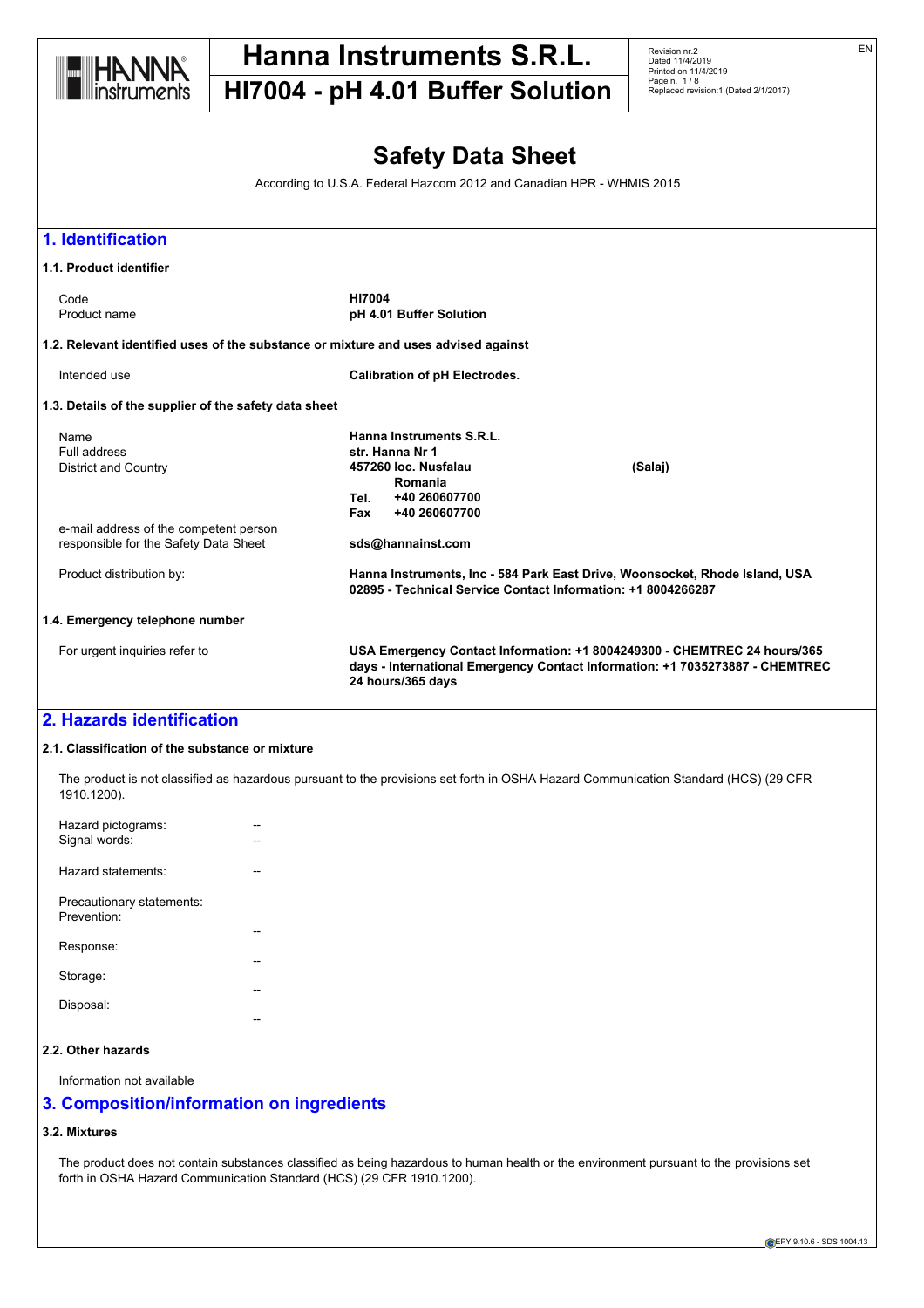

# **HI7004 - pH 4.01 Buffer Solution**

### **4. First-aid measures**

#### **4.1. Description of first aid measures**

Not specifically necessary. Observance of good industrial hygiene is recommended.

#### **4.2. Most important symptoms and effects, both acute and delayed**

Specific information on symptoms and effects caused by the product are unknown.

#### **4.3. Indication of any immediate medical attention and special treatment needed**

Information not available

# **5. Fire-fighting measures**

#### **5.1. Extinguishing media**

SUITABLE EXTINGUISHING EQUIPMENT The extinguishing equipment should be of the conventional kind: carbon dioxide, foam, powder and water spray. UNSUITABLE EXTINGUISHING EQUIPMENT None in particular.

#### **5.2. Special hazards arising from the substance or mixture**

HAZARDS CAUSED BY EXPOSURE IN THE EVENT OF FIRE Do not breathe combustion products.

#### **5.3. Advice for firefighters**

#### GENERAL INFORMATION

Use jets of water to cool the containers to prevent product decomposition and the development of substances potentially hazardous for health. Always wear full fire prevention gear. Collect extinguishing water to prevent it from draining into the sewer system. Dispose of contaminated water used for extinction and the remains of the fire according to applicable regulations. SPECIAL PROTECTIVE EQUIPMENT FOR FIRE-FIGHTERS Normal fire fighting clothing i.e. fire kit (BS EN 469), gloves (BS EN 659) and boots (HO specification A29 and A30) in combination with self-contained open circuit positive pressure compressed air breathing apparatus (BS EN 137).

## **6. Accidental release measures**

#### **6.1. Personal precautions, protective equipment and emergency procedures**

Use breathing equipment if fumes or powders are released into the air. These indications apply for both processing staff and those involved in emergency procedures.

#### **6.2. Environmental precautions**

The product must not penetrate into the sewer system or come into contact with surface water or ground water.

#### **6.3. Methods and material for containment and cleaning up**

Confine using earth or inert material. Collect as much material as possible and eliminate the rest using jets of water. Contaminated material should be disposed of in compliance with the provisions set forth in point 13.

# **6.4. Reference to other sections**

Any information on personal protection and disposal is given in sections 8 and 13.

# **7. Handling and storage**

#### **7.1. Precautions for safe handling**

Before handling the product, consult all the other sections of this material safety data sheet. Avoid leakage of the product into the environment. Do not eat, drink or smoke during use.

## **7.2. Conditions for safe storage, including any incompatibilities**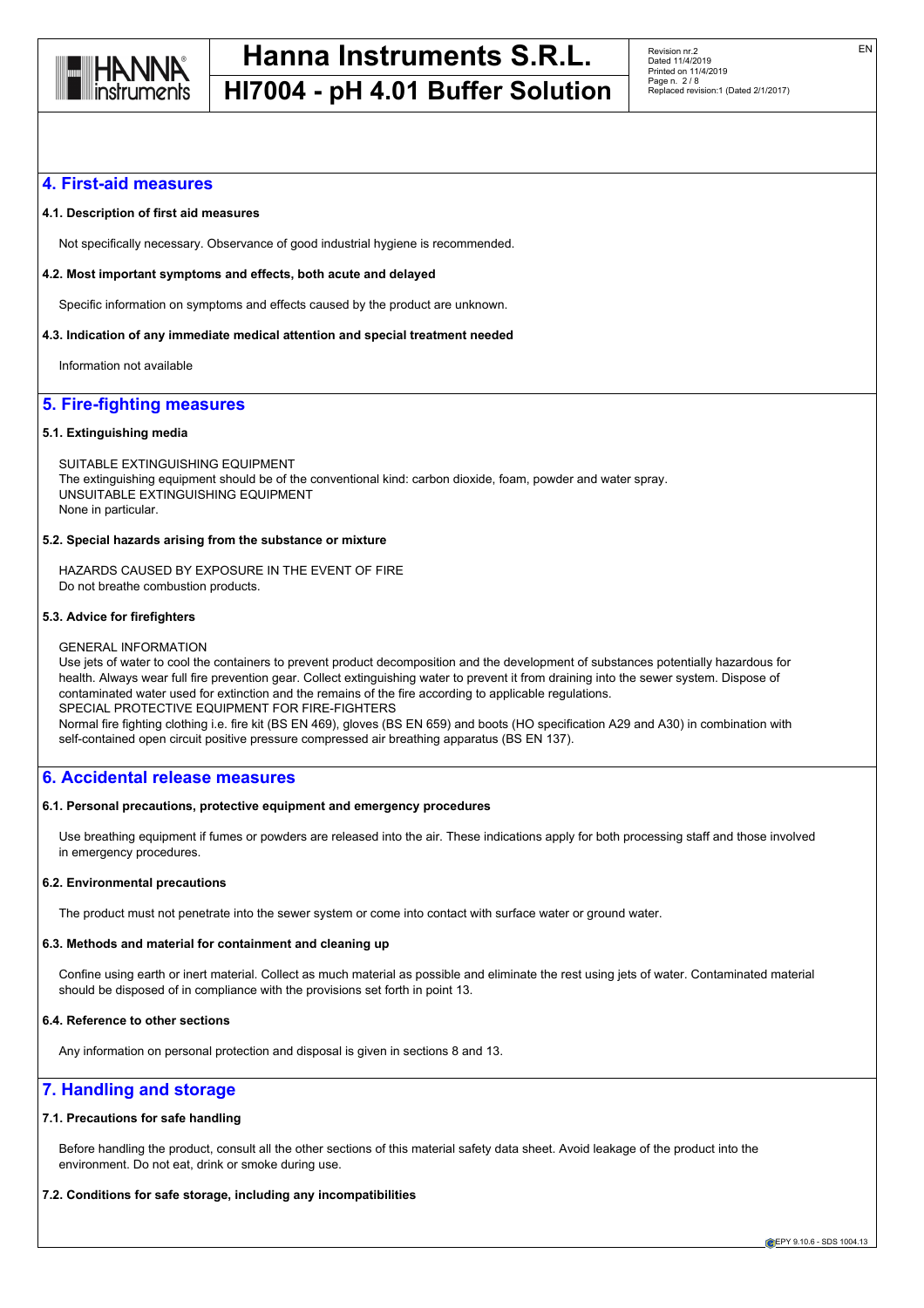

### **7. Handling and storage** ... / >>

Keep the product in clearly labelled containers. Keep containers away from any incompatible materials, see section 10 for details.

#### **7.3. Specific end use(s)**

Information not available

# **8. Exposure controls/personal protection**

#### **8.1. Control parameters**

Information not available

#### **8.2. Exposure controls**

Comply with the safety measures usually applied when handling chemical substances. HAND PROTECTION None required. SKIN PROTECTION None required. EYE PROTECTION None required. RESPIRATORY PROTECTION None required, unless indicated otherwise in the chemical risk assessment. ENVIRONMENTAL EXPOSURE CONTROLS The emissions generated by manufacturing processes, including those generated by ventilation equipment, should be checked to ensure compliance with environmental standards.

# **9. Physical and chemical properties**

#### **9.1. Information on basic physical and chemical properties**

| <b>Properties</b>                            | Value            | Information |
|----------------------------------------------|------------------|-------------|
| Appearance                                   | liquid           |             |
| Colour                                       | colourless       |             |
| Odour                                        | odourless        |             |
| Odour threshold                              | Not available    |             |
| pH                                           | 4                |             |
| Melting point / freezing point               | Not available    |             |
| Initial boiling point                        | Not available    |             |
| Boiling range                                | Not available    |             |
| Flash point                                  | Not applicable   |             |
| Evaporation rate                             | Not available    |             |
| Flammability (solid, gas)                    | Not available    |             |
| Lower inflammability limit                   | Not available    |             |
| Upper inflammability limit                   | Not available    |             |
| Lower explosive limit                        | Not available    |             |
| Upper explosive limit                        | Not available    |             |
| Vapour pressure                              | 175<br>mmHq      |             |
| Vapour density                               | Not available    |             |
| Relative density                             |                  |             |
| Solubility                                   | soluble in water |             |
| Partition coefficient: n-octanol/water       | Not available    |             |
| Auto-ignition temperature                    | Not available    |             |
| Decomposition temperature                    | Not available    |             |
| Viscosity                                    | Not available    |             |
| Explosive properties                         | not applicable   |             |
| Oxidising properties                         | not applicable   |             |
| 9.2. Other information                       |                  |             |
| Total solids $(250^{\circ}C / 482^{\circ}F)$ | 1.01 %           |             |
|                                              |                  |             |

# **10. Stability and reactivity**

#### **10.1. Reactivity**

There are no particular risks of reaction with other substances in normal conditions of use.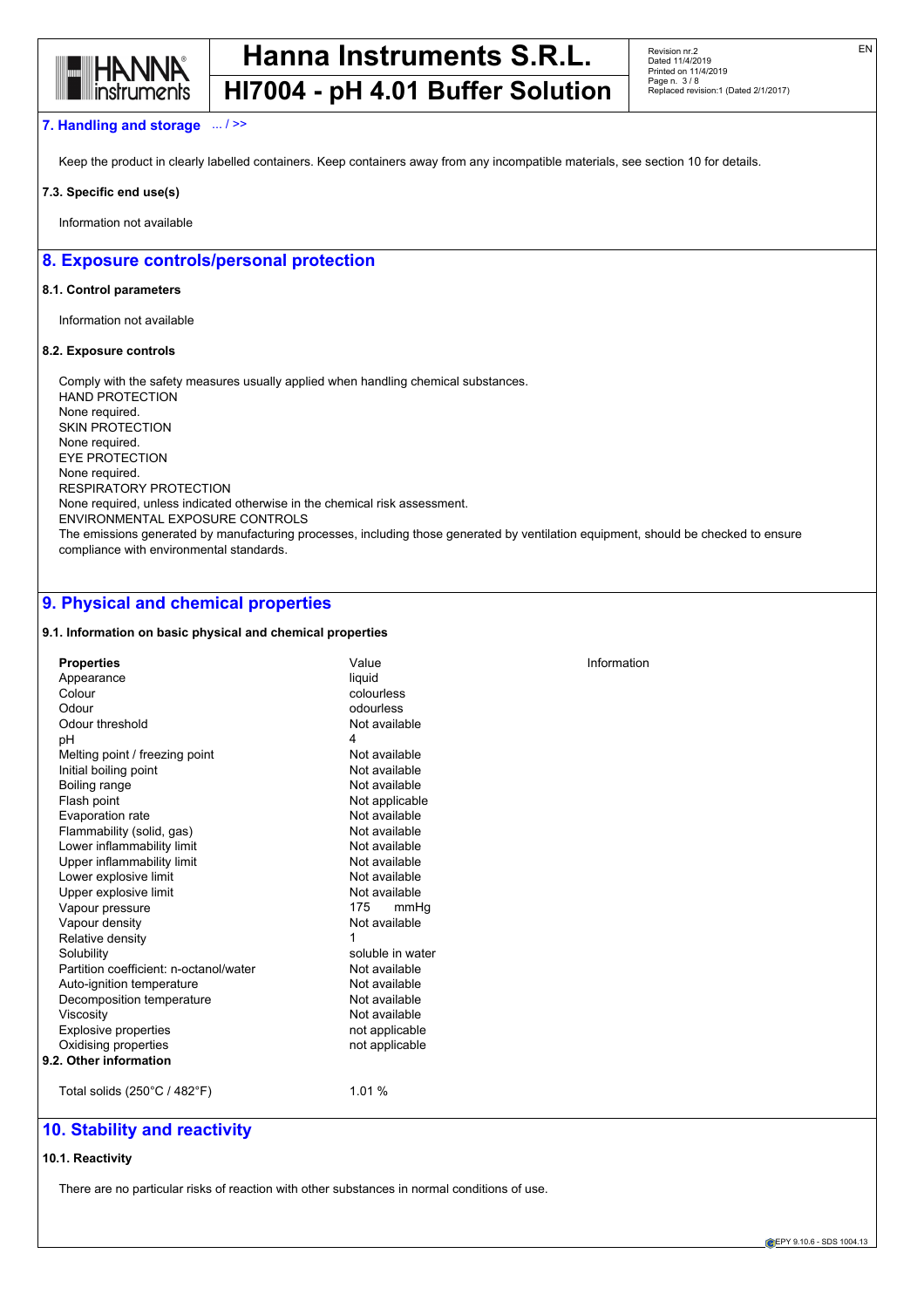

#### **10. Stability and reactivity** ... / >>

#### **10.2. Chemical stability**

The product is stable in normal conditions of use and storage.

#### **10.3. Possibility of hazardous reactions**

No hazardous reactions are foreseeable in normal conditions of use and storage.

#### **10.4. Conditions to avoid**

None in particular. However the usual precautions used for chemical products should be respected.

#### **10.5. Incompatible materials**

Information not available

#### **10.6. Hazardous decomposition products**

Information not available

# **11. Toxicological information**

According to currently available data, this product has not yet produced health damages. Anyway, it must be handled according to good industrial practices.

#### **11.1. Information on toxicological effects**

Metabolism, toxicokinetics, mechanism of action and other information

Information not available

Information on likely routes of exposure

Information not available

Delayed and immediate effects as well as chronic effects from short and long-term exposure

Information not available

Interactive effects

Information not available

ACUTE TOXICITY

Does not meet the classification criteria for this hazard class

SKIN CORROSION / IRRITATION

Does not meet the classification criteria for this hazard class

SERIOUS EYE DAMAGE / IRRITATION

Does not meet the classification criteria for this hazard class

RESPIRATORY OR SKIN SENSITISATION

Does not meet the classification criteria for this hazard class

GERM CELL MUTAGENICITY

Does not meet the classification criteria for this hazard class

## CARCINOGENICITY

Does not meet the classification criteria for this hazard class

REPRODUCTIVE TOXICITY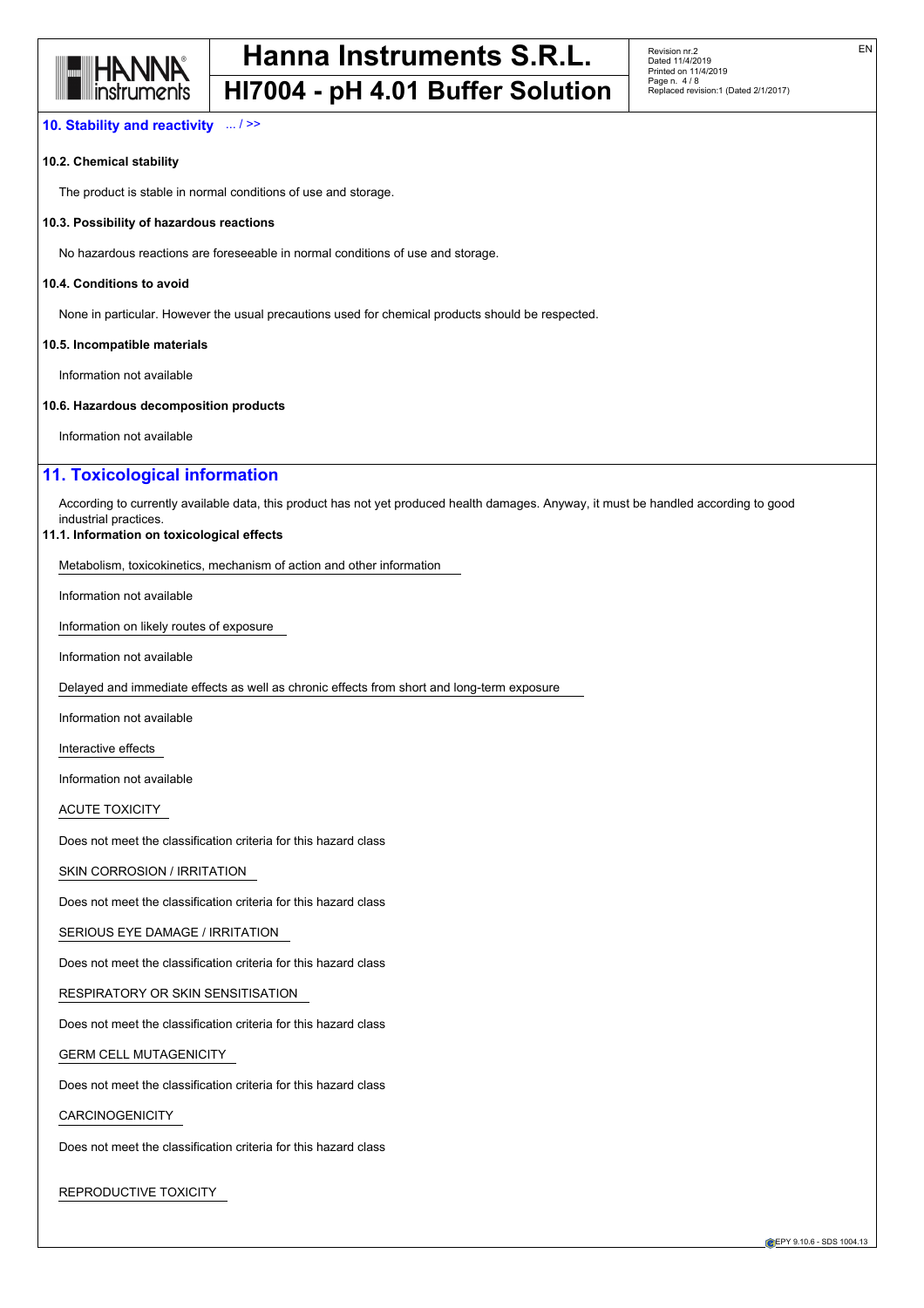

#### **11. Toxicological information** ... / >>

Does not meet the classification criteria for this hazard class

STOT - SINGLE EXPOSURE

Does not meet the classification criteria for this hazard class

STOT - REPEATED EXPOSURE

Does not meet the classification criteria for this hazard class

## ASPIRATION HAZARD

Does not meet the classification criteria for this hazard class

# **12. Ecological information**

Use this product according to good working practices. Avoid littering. Inform the competent authorities, should the product reach waterways or contaminate soil or vegetation.

#### **12.1. Toxicity**

Information not available

#### **12.2. Persistence and degradability**

Information not available

#### **12.3. Bioaccumulative potential**

Information not available

#### **12.4. Mobility in soil**

Information not available

#### **12.5. Results of PBT and vPvB assessment**

On the basis of available data, the product does not contain any PBT or vPvB in percentage greater than 0,1%.

#### **12.6. Other adverse effects**

Information not available

#### **13. Disposal considerations**

#### **13.1. Waste treatment methods**

Reuse, when possible. Neat product residues should be considered special non-hazardous waste. Disposal must be performed through an authorised waste management firm, in compliance with national and local regulations.

CONTAMINATED PACKAGING

Contaminated packaging must be recovered or disposed of in compliance with national waste management regulations.

#### **14. Transport information**

The product is not dangerous under current provisions of the Code of International Carriage of Dangerous Goods by Road (ADR) and by Rail (RID), of the International Maritime Dangerous Goods Code (IMDG), and of the International Air Transport Association (IATA) regulations.

### **14.1. UN number**

Not applicable

#### **14.2. UN proper shipping name**

Not applicable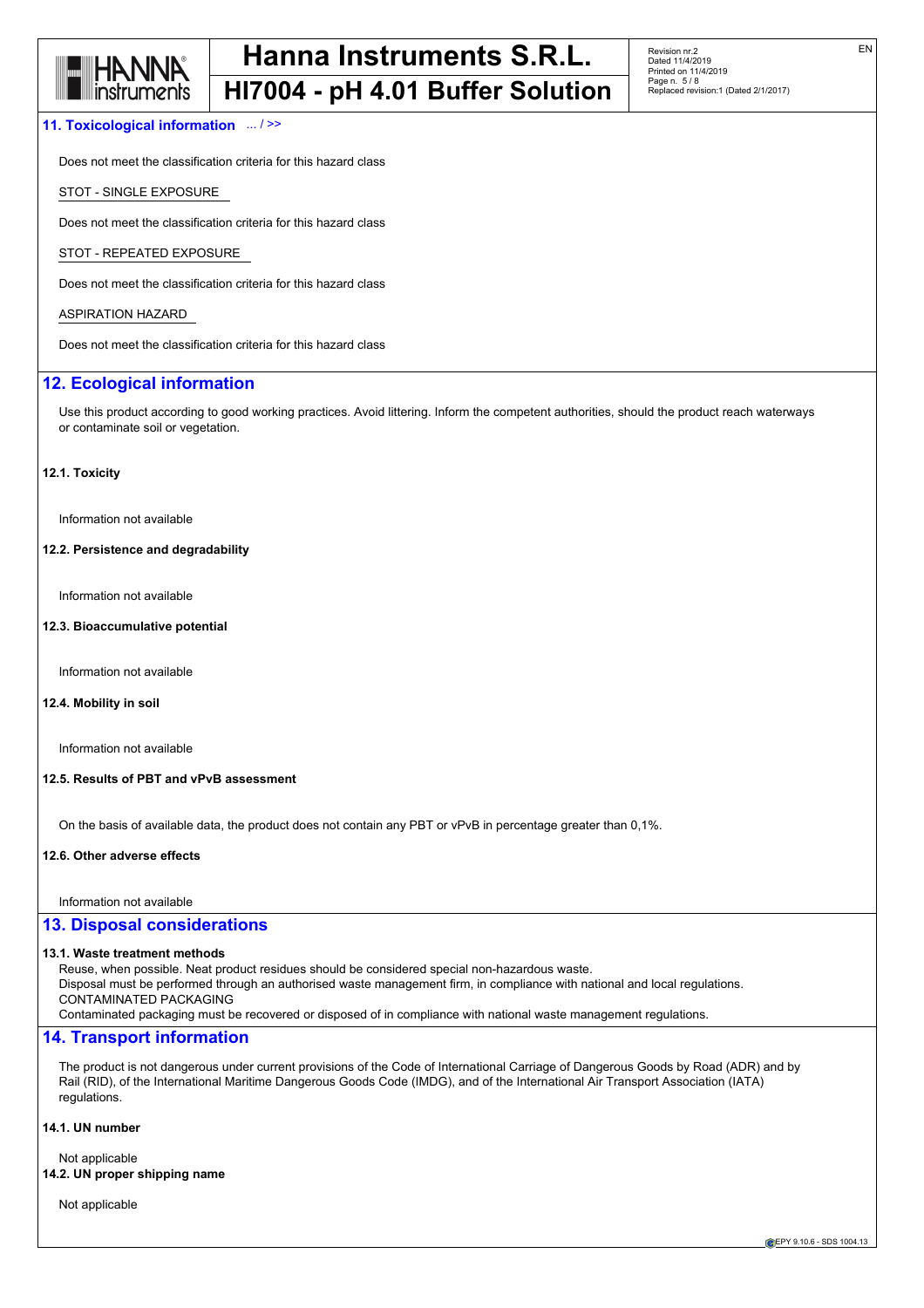

**HI7004 - pH 4.01 Buffer Solution**

**14. Transport information** ... / >>

**14.3. Transport hazard class(es)**

Not applicable **14.4. Packing group**

Not applicable **14.5. Environmental hazards**

Not applicable

**14.6. Special precautions for user**

Not applicable

**14.7. Transport in bulk according to Annex II of Marpol and the IBC Code**

Information not relevant

# **15. Regulatory information**

**15.1. Safety, health and environmental regulations/legislation specific for the substance or mixture**

U.S. Federal Regulations

TSCA: All components are listed on TSCA Inventory.

Clean Air Act Section 112(b): No component(s) listed.

Clean Air Act Section 602 Class I Substances: No component(s) listed.

Clean Air Act Section 602 Class II Substances: No component(s) listed.

Clean Water Act – Priority Pollutants: No component(s) listed.

Clean Water Act – Toxic Pollutants: No component(s) listed.

DEA List I Chemicals (Precursor Chemicals): No component(s) listed.

DEA List II Chemicals (Essential Chemicals): No component(s) listed.

EPA List of Lists: 313 Category Code: No component(s) listed.

EPCRA 302 EHS TPQ: No component(s) listed.

EPCRA 304 EHS RQ: No component(s) listed.

CERCLA RQ: No component(s) listed.

EPCRA 313 TRI: No component(s) listed.

RCRA Code: No component(s) listed.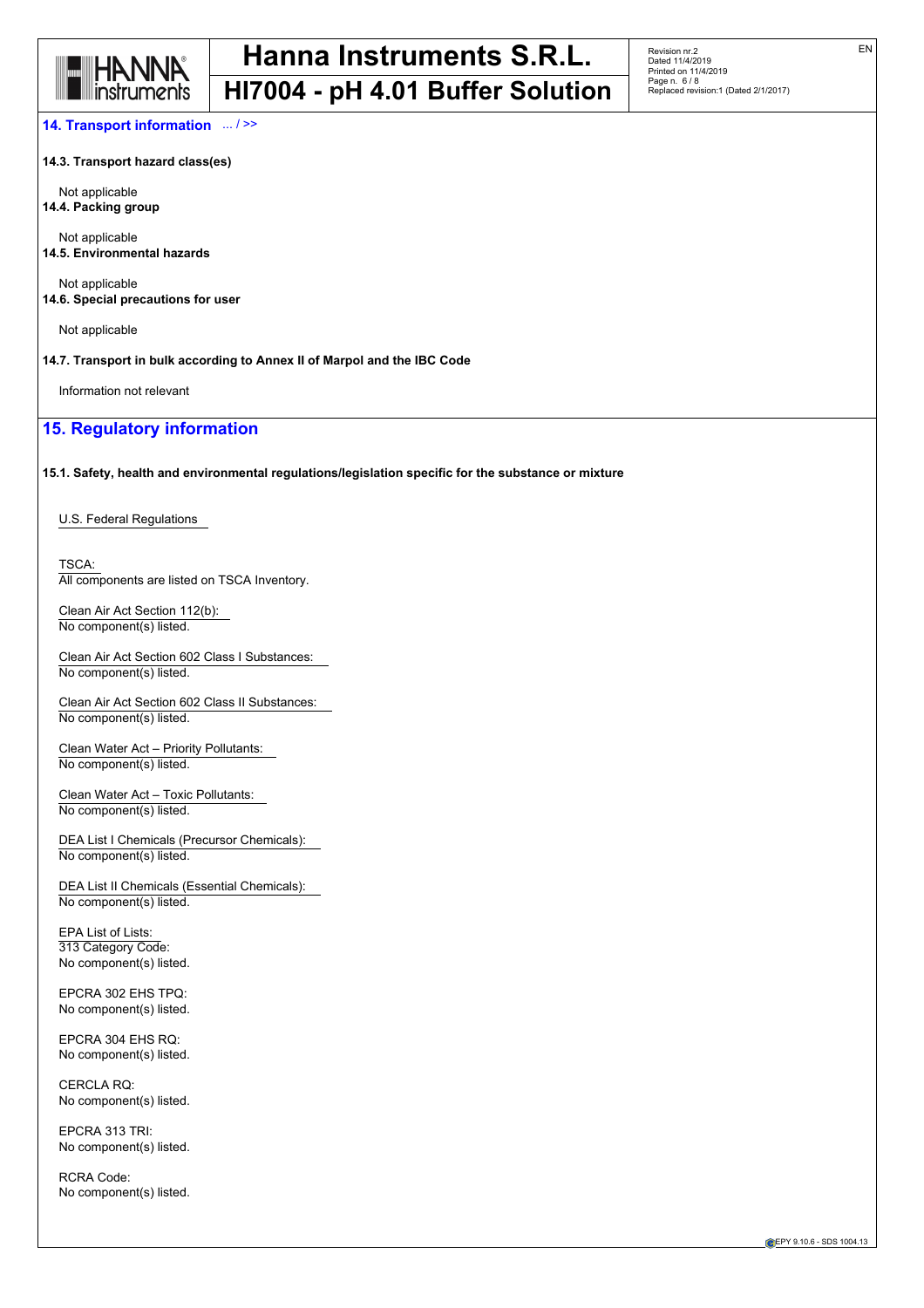

#### **15. Regulatory information** ... / >>

CAA 112 (r) RMP TQ: No component(s) listed.

State Regulations

Massachussetts: No component(s) listed.

Minnesota: No component(s) listed.

New Jersey: No component(s) listed.

New York: No component(s) listed.

Pennsylvania: No component(s) listed.

California: No component(s) listed.

Proposition 65: This product does not contain any substances know to the State of California to cause cancer, reproductive harm or birth defects.

International Regulations

Substances subject to exportation reporting pursuant to (EC) Reg. 649/2012:

**None** 

Substances subject to the Rotterdam Convention:

**None** 

Substances subject to the Stockholm Convention: **None** 

Candadian WHMIS Information not available

# **16. Other information**

LEGEND:

- 313 CATEGORY CODE: Emergency Planning and Community Right-to Know Act Section 313 Category Code
- ADR: European Agreement concerning the carriage of Dangerous goods by Road
- CAA 112 ® RMP TQ: Risk Management Plan Threshold Quantity (Clean Air Act Section 112®)
- CAS NUMBER: Chemical Abstract Service Number
- CE50: Effective concentration (required to induce a 50% effect)
- CERCLA RQ: Reportable Quantity (Comprehensive Environment Response, Compensation, and Liability Act)
- CLP: EC Regulation 1272/2008
- DEA: Drug Enforcement Administration
- EmS: Emergency Schedule
- EPA: US Environmental Protection Agency
- EPCRA: Emergency Planning and Community Right-to Know Act
- EPCRA 302 EHS TPQ: Extremely Hazardous Substance Threshold Planning Quantity (Section 302 Category Code)
- EPCRA 304 EHS RQ: Extremely Hazardous Substance Reportable Quantity (Section 304 Category Code)
- EPCRA 313 TRI: Toxics Release Inventory (Section 313 Category Code)
- GHS: Globally Harmonized System of classification and labeling of chemicals
- IATA DGR: International Air Transport Association Dangerous Goods Regulation
- IC50: Immobilization Concentration 50%
- IMDG: International Maritime Code for dangerous goods
- IMO: International Maritime Organization
- LC50: Lethal Concentration 50%
- LD50: Lethal dose 50%
- OEL: Occupational Exposure Level
- PEL: Predicted exposure level
- RCRA Code: Resource Conservation and Recovery Act Code
- REL: Recommended exposure limit
- RID: Regulation concerning the international transport of dangerous goods by train
- TLV: Threshold Limit Value